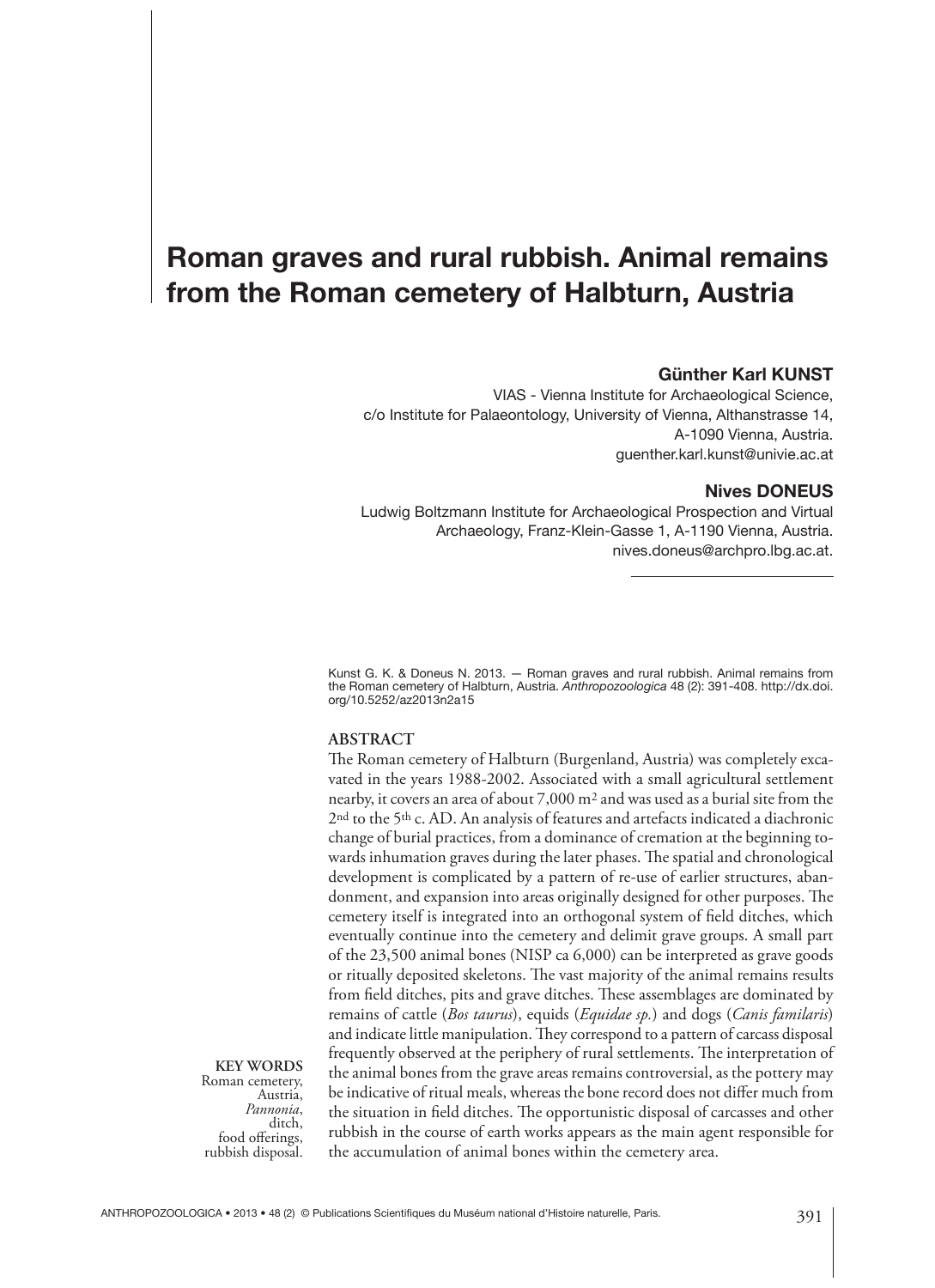#### **RÉSUMÉ**

#### *Sépultures romaines et déchets ruraux. Restes animaux du cimetière romain de Halbturn, Autriche.*

La nécropole romaine de Haltburn (Burgenland, Autriche) a fait l'objet de fouilles exhaustives entre 1988 et 2002. Associé à une petite exploitation agricole située à proximité, il s'étend sur une surface d'environ 7000m2 et a connu une utilisation comme nécropole entre les IIème et Vème siècles. L'étude des structures et du mobilier met en évidence une évolution des pratiques funéraires marquées par l'abandon de la crémation en faveur de l'inhumation qui se généralise vers la fin de l'occuaption. Le développement chronologique et spatial est difficile à reconstituer du fait de nombreuses utilisations secondaires de structures plus anciennes, d'abandons et de réutilisations de zones originellement dévolues à d'autres usages. La nécropole est intégrée dans un réseau de fossés orthogonaux qui se poursuivent jusqu'au sein de la zone des sépultures où ils délimitent des groupes de tombes. Une partie des 23500 restes osseux d'animaux (NISP environ 6000) peuvent être interprétés comme des offrandes funéraires ou des dépots rituels. Une majorité de ces vestiges proviennent des remplissage de fossés, de puits et des fosses sépulcrales. La composition de ces ensembles est marquée par l'importance de carcasses de bovins (*Bos taurus*), d'équidés (*Equidae sp.*) et de chiens (*Canis familaris*) qui présentent peu d'indices d'exploitation et qui correspondent à des dépots assez typiques des périphéries des installations rurales. Les restes osseux provenant de la zone de sépultures ne se distinguent pas de ceux des zones de fossés même si la présence de céramiques pourraient être des indices de l'existence de repas funéraires, ce qui rend leur interpretation plus controversée. L'origine de ces accumulation d'ossements d'animaux s'explique plus vraisemblablement comme le résultat des nombreux remaniements qui ont touché la zone de la nécropole.

**MOTS CLÉS**  Cimetière Romain, Autriche, *Pannonia*, fossé, offrandes alimentaires, déposition de déchets.

## ARCHAEOLOGICAL SETTING AND RESEARCH HISTORY

The cemetery of Halbturn (Burgenland, Austria; Roman province of *Pannonia superior*) is one of the few Roman cemeteries from eastern Austria which has been completely investigated. In the course of the excavations its spatial limits and the duration of its use (2nd to the 5th c. AD) were clarified, so that research questions regarding the spatial organisation of the cemetery and the variability of burial habits could be tackled. A comprehensive interdisciplinary study, comprising artefacts, bioarchaeological remains, geoarchaeological aspects and an in-depth study of the features, has been completed recently (Doneus in Press). Several preliminary reports have already been published (Doneus 2007, 2010a, 2010b, Kunst 2009).

The site is located near the small village of Halbturn in eastern Austria, province of Burgenland, about 60 kilometres to the east of Vienna, in the Austrian part of the Small Hungarian plain. Archaeological excavations took place between 1988 and 2002. At the same time, extensive prospection work was carried out. Aerial archaeology, systematic field walking and geophysical prospection methods were used to investigate the cemetery and its surroundings (Daim & Doneus 2004). Prospection has revealed a system of field ditches representing a remnant of the Roman agricultural landscape. Other results were the foundations of a rural settlement (*villa rustica*) with two living and working areas occupied from the 2nd until the 5th c. AD (Fig. 1). The countryside is currently dominated by fields and appears rather flat. A gentle relief, however, persists: the cemetery is situated 180 m to the west of the settlement, on a flat slope, with its lowest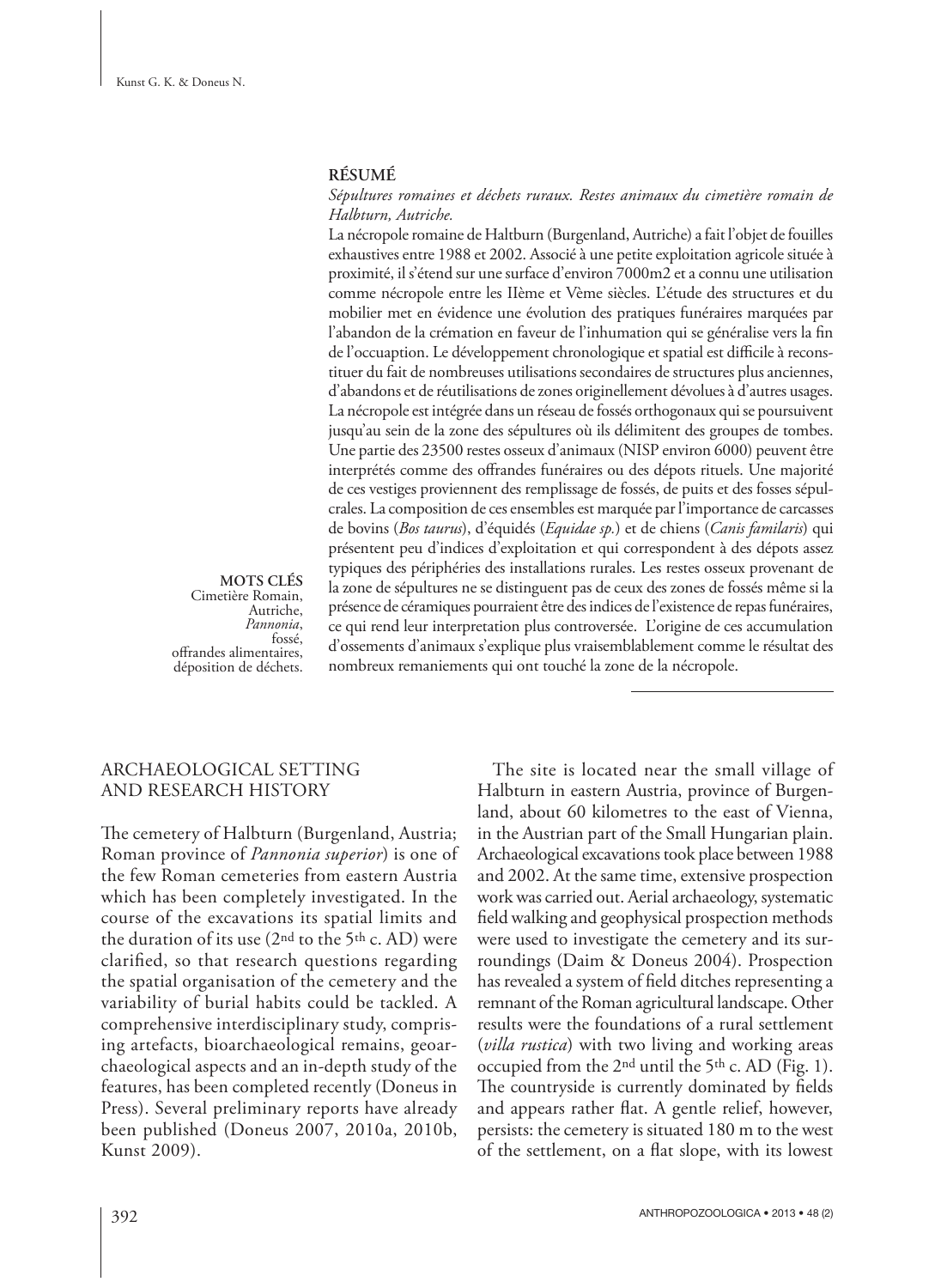

FIG. 1. – Roman site of Halbturn: aerial and geomagnetic prospection of settlement, cemetery and field structures, with recent roads and hedges; arrow indicates excavation area with cemetery. Inserts: above – location of site in Western and Central Europe; below – Roman Austria with approximate provincial borders, river Danube and site of Halbturn.

point about 15 m above the *villa*. This made it well visible for the former inhabitants.

The whole excavated surface, comprising the cemetery and parts of its immediate surroundings, covers an area of over 7,000 m2. Many features belonging to different groups were found: cremation and inhumation burials, field ditches, grave ditches, pits, postholes, and a few others. Graves are the main feature type: about 160 cremation and 150 inhumation burials were unearthed. Generally, the soil structure of the prevailing chernozem was beneficial for preservation and documentation, as most features stood out clearly against the loessic sediment. The original ground surface, however, is lost, and erosion was important in the southern part of the cemetery.

## FEATURES OF THE CEMETERY

A wide-ranging and multi-phased *ditch system* is an outstanding feature (Fig. 2A) of the wider area. The purpose of this was probably not merely to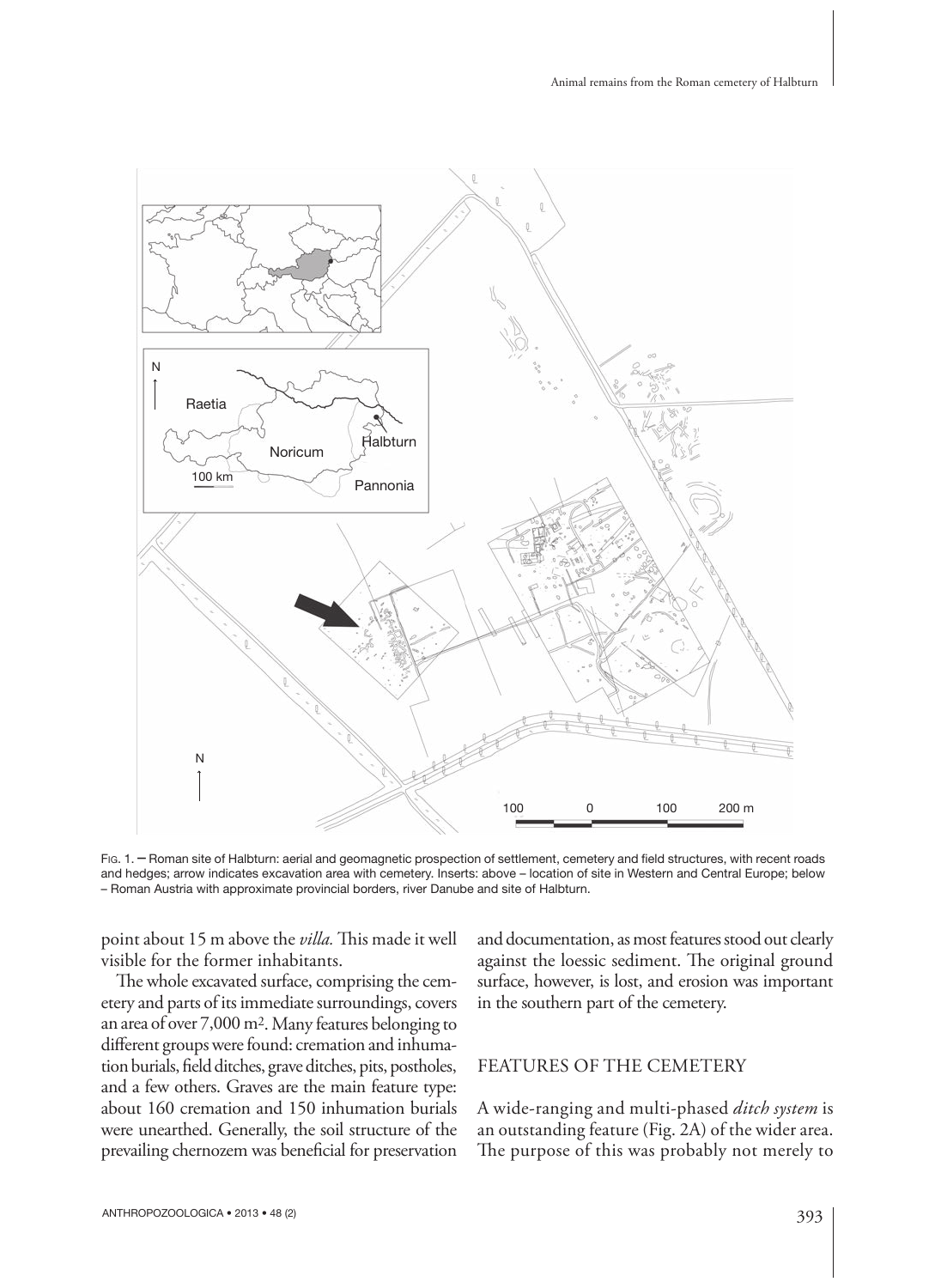

FIG. 2. – Cemetery of Halbturn : **A**, distribution of field ditches; **B**, grave gardens.

parcel the land – the construction of some ditches was too large for this purpose – but they may have additionally been used for water drainage, as cattle enclosures or something similar. The ditches form a rectangular system, connecting the settlement area with the cemetery, and could be traced along great distances, both from aerial photographs and geomagnetic prospection. A main direction running NNW-SSE is obvious. When the ditches intersect, fields of about 25 m wide and 50-100 m long were created. Apparently, the lay-out of the cemetery was influenced by the orientation of the field ditches. On three sides, it is enclosed by them: O (=object)3 in the north, and O128 in the east and south. No clear delimitation could be found in the west. Ditch O3, after taking a 90° turn, runs right through the middle of the cemetery, where it was broadened and filled in with stones in its middle part. It exhibits a breadth of 1 m and a preserved depth of 0.3-0.5 m. After losing its original function it was filled in, but must have remained visible throughout the occupation period: it was used as a boundary for grave structures and some burials were placed here. The larger ditch O128, with a breadth of 1.2-1.6 m and a preserved depth of 0.4 m, takes a zigzag course, forming the eastern border of the cemetery for a length of 145 m. Apparently, it was often reconstructed and back filled, but was always respected as a boundary. Some further ditches and similar linear structures exist in the investigated area. The field ditches, generally do not abound with artefacts suitable for dating, but locally with animal bones.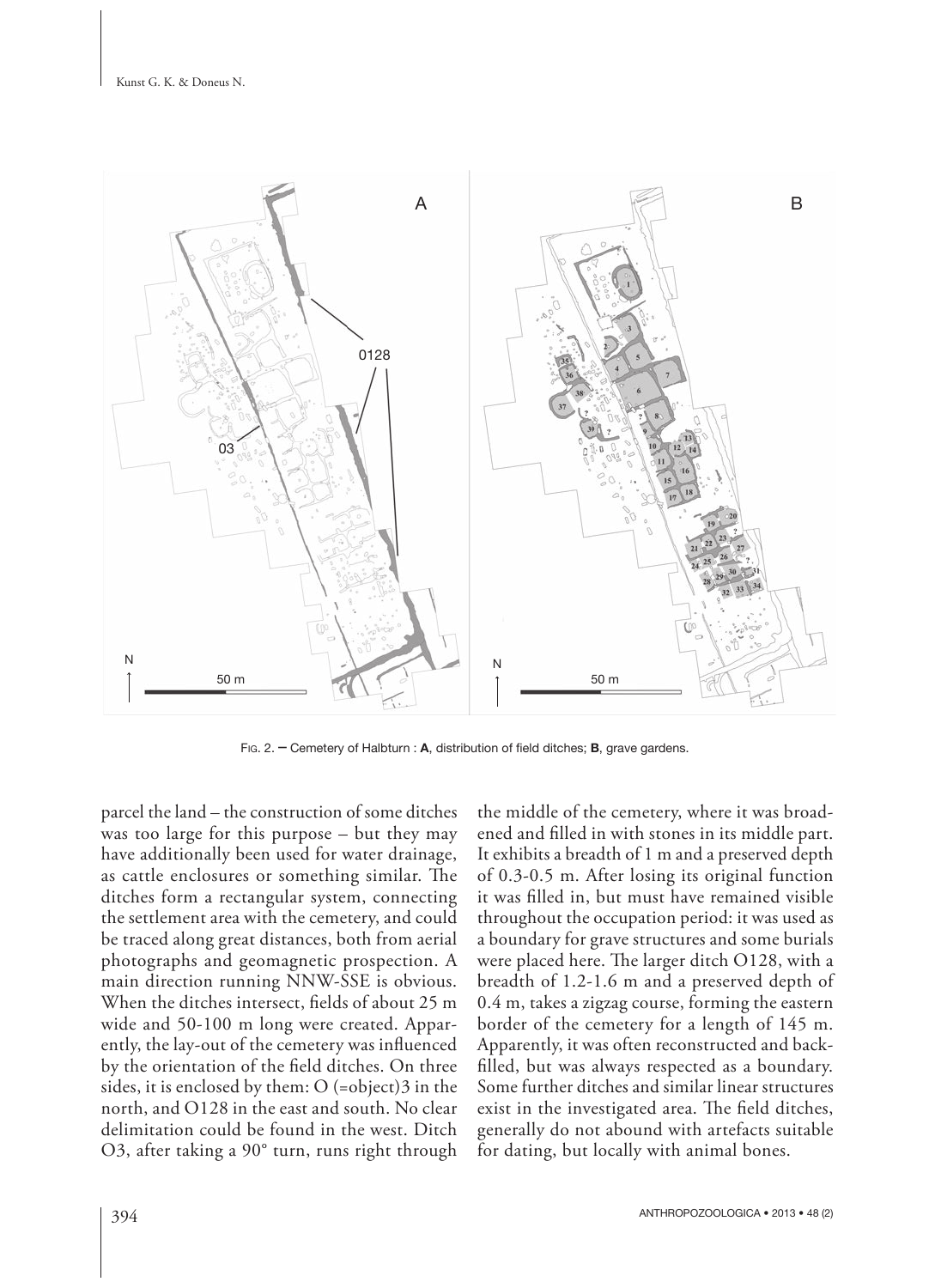

FIG. 3. – Cemetery of Halbturn: **A**, cremation; **B**, inhumation burials; ellipsis indicates approximate distribution of assemblages with possible settlement rubbish.

*Grave ditches* (Fig. 2B), in contrast, appear as groups or confluent systems of ditches which take rectangular, curved or oval courses. Constructed in the 2nd and 3rd c., they are partly linked to each other and form an extensive system of "gravegardens" across a large part of the graveyard. Their purpose was, probably, a demarcation of "personal" space and, at the same time, they served as a connection between the individual burial sites so as to develop larger communal areas. The earth from the ditches was probably used to construct central grave mounds. The largest area encircled by this type of ditch measures over 10 m in diameter, but most are much smaller. These systems extend along the area enclosed between the field ditches O3 and O128, where three discrete, closely interconnected groups could be discerned. Further north, three isolated grave ditches and a rectangular enclosure appear. There is one more group to the west of O3. Altogether, some 40 grave-gardens of varying completeness could be excavated or reconstructed. Erosion makes them less visible in the southern part. While the central area of each grave garden usually remained respected throughout the occupation period, the ditches themselves eventually served different secondary functions. They became filled up with sediments containing small finds and animal bones, and often both cremation and inhumation burials were placed into them. In some cases, intentional depositions of objects, like special pottery types and pots with bird skeletons, occurred. These items can justifiably be interpreted as offerings.

At Halbturn, *cremation burials* (Fig. 3A) were defined as pit-like structures containing burnt human remains,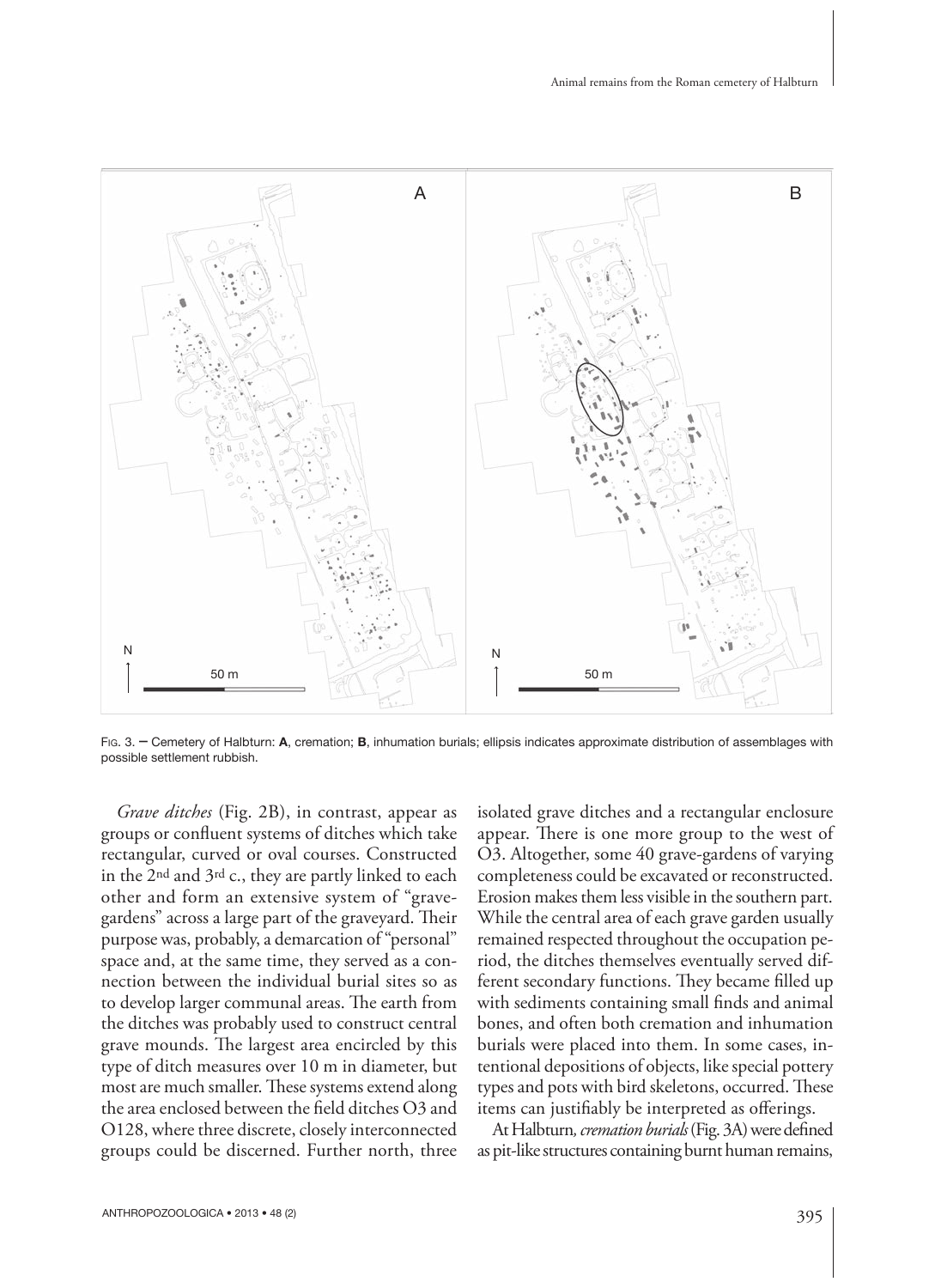

Fig. 4. – Cemetery of Halbturn, distribution of pits.

potsherds, and other artefacts, like fragments of glass and metal items. In several cases, some of these elements were missing, leaving space for interpretation. Therefore, the final number of 160 cremation burials must be valued as an estimate. Generally, the burials belong to the simple type (*Brandschüttungsgräber*), receiving the cremated bones and grave goods collected from a pyre erected elsewhere. No central fireplace (*ustrina*) could be localized. Most cremation burials are spatially linked to grave ditch systems. They were found either within the encircled areas, or within the ditches, or they were arranged in spaces still left free.

About 150 *inhumation burials* (Fig. 3B) were excavated at Halbturn. The original figure may have been higher because isolated human remains, possibly from disturbed contexts, were occasionally found in other features. They appear to be irregularly distributed across the area. Sometimes, towards the end of the occupation in the  $5<sup>th</sup>$  c., groups were formed in spaces still left out by the grave ditch systems, while other graves were situated directly in the ditches. Single burials within simple grave pits prevail. Sometimes brick tiles and stones were used as constructive elements of the grave pit, whereas evidence for wooden coffins and sarcophagi are rare.

Like graves, *pits* (Fig. 4) were determined by their content. They do not appear as a homogenous group, exhibiting differences in size and shape and, possibly, function. Pits are dispersed across the cemetery, with groups in the north, south and west. Especially large-sized pits exist in the north, already outside the cemetery area proper. In two instances, animal skeletons were found in pits, and these features were originally regarded as an independent context type (*animal burials*). As animal skeletons, or articulated bone groups, occur in other feature types as well, this categorization had to be reconsidered.

*Postholes* appear in three size classes and depths. Apart from a group of postholes delimiting a sunken hut in the northern enclosure, no regularities concerning their arrangement could be detected. In some cases, they seem to indicate implements marking the entrances into grave areas.

### CHRONOLOGY AND BURIAL HABITS

The diachronic development of the burial habits and the chronology of the grave groups appear to be of some relevance for the understanding of the animal bone accumulations which were, probably, mostly generated in the course of earthworks linked to the repeated (re)construction of the cemetery. Basically, dating was worked out on the basis of the associated artefacts, with pottery taking the first place (Doneus in Press). Among the features described above, inhumation burials can be dated without a problem, because the backfill is easily separated from the grave goods. Field and grave ditches, however, are prone to more complicated filling processes, including repair stages, and the materials found within them are related to the time of abandonment rather than to their construction.

According to excavation results, settlement activity started in Halbturn in the second third of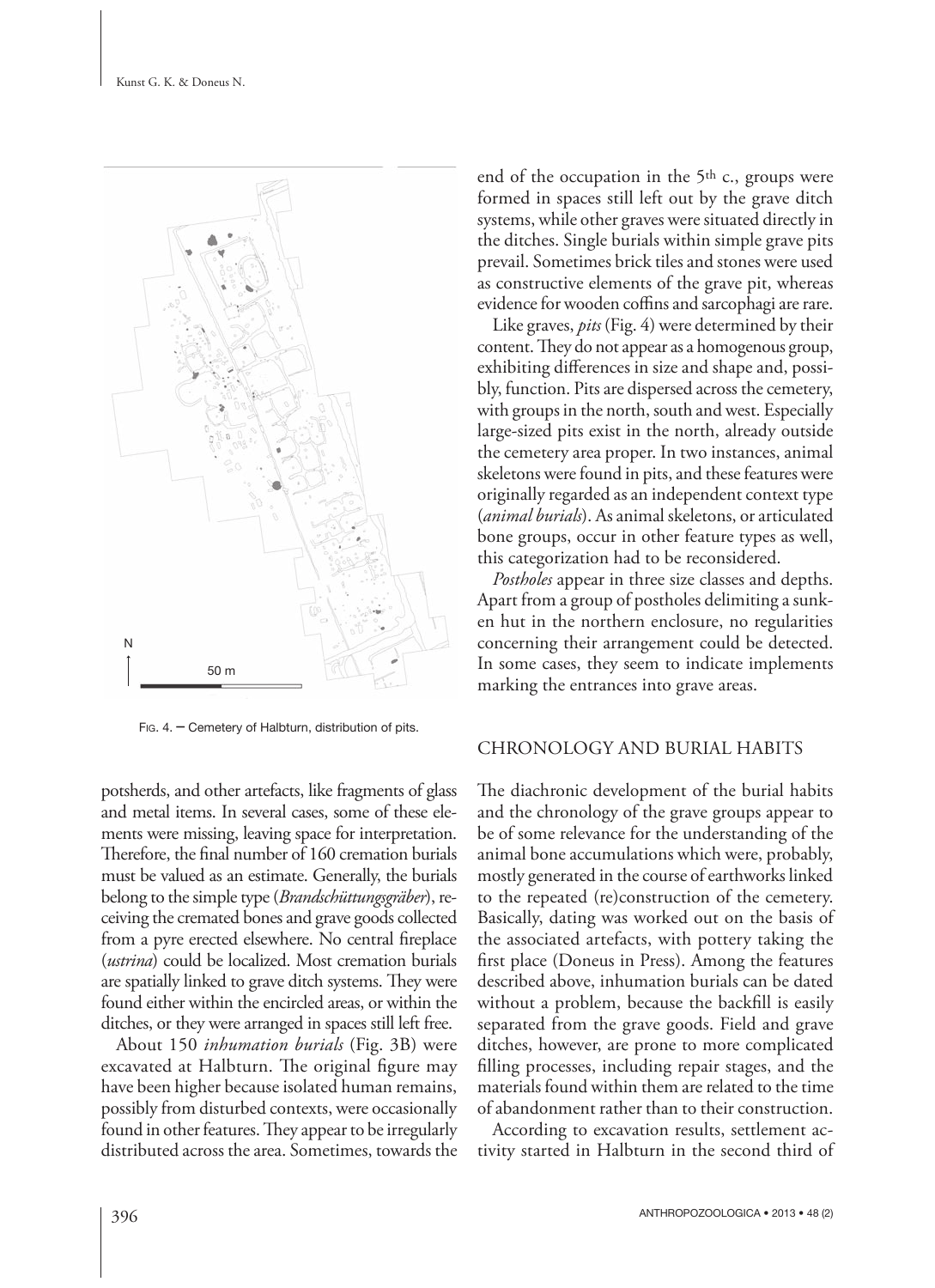|               | Bos  | OС  | Sus | <b>Eguus</b> | Canis | other |
|---------------|------|-----|-----|--------------|-------|-------|
| field ditches | 1943 | 125 | 41  | 812          | 177   |       |
| grave ditches | 206  | 25  | 24  | 216          | 25    |       |
| cremations    | 35   | 25  | 21  | 10           |       |       |
| inhumations   | 92   |     | 56  | 19           | 13    |       |
| pits          | 75   | 15  | 16  | 68           |       | b     |
| surface       | 173  | 50  | 35  | 146          |       |       |

TABLE 1. — NISP and feature types, animal skeletons excluded. OC = *Ovis / Capra.*

TABLE 2. — Bone weight (g) and feature types, animal skeletons excluded. OC = *Ovis / Capra.*

|               | Bos     | ОC    | Sus   | <b>Eauus</b> | Canis  | other |  |
|---------------|---------|-------|-------|--------------|--------|-------|--|
| field ditches | 51987.6 | 669.5 | 290.6 | 30799.7      | 1489.1 | 72.1  |  |
| grave ditches | 7938.8  | 123,7 | 271,6 | 10667.4      | 199.4  | 16,8  |  |
| cremations    | 750,3   | 107,1 | 95,5  | 133,4        |        | 72,4  |  |
| inhumations   | 1949    | 363,8 | 624.5 | 442.8        | 130,9  | 141,9 |  |
| pits          | 1817.4  | 57.7  | 176.7 | 2319.8       | 33,7   | 5     |  |
| surface       | 4554.3  | 249.4 | 113   | 4693.2       | 82.1   | 4,1   |  |

the 2nd c. AD, with the founding of the *villa* and the division of the land into parcels delimited by field ditches slightly antedating the cemetery. This explains the position of the latter among already defined plots. The oldest field ditches where filled in before AD 180, and the filling process in the oldest grave-garden group did not last beyond the first third of the  $3^{\text{rd}}$  c. AD. Later in the  $3^{\text{rd}}$  c., the situation changed, as the cemetery dispersed in all directions, both to the northern area with the isolated systems, to the south, and west of field ditch O3. The construction of grave ditches ceased in the course of the 3rd c., and for some time late during the 3<sup>rd</sup> c., free cremation burials without encirclements and inhumation burials existed side by side. In the second third of the 4th c., the habit of cremation burials ceased altogether. In the 4th and 5th c., large areas were abandoned as burial ground, and the relationship of the placement of graves to existing features stopped. Scattered groups of inhumation burials are found in the western periphery or in other spaces still available elsewhere. Admittedly, inhumation and cremation burials both existed from the very beginning of the cemetery, but with a clear tendency regarding age groups in the 2nd and 3rd c.: neonates and infants (1-12 months) were found predominantly in inhumation graves, whereas the majority of older children and adults were cremated. The high percentage of babies and small children among the burials is an outstanding feature of Halbturn, if compared to other sites in *Pannonia superior*. From a child's inhumation grave of the 3rd c., a gold scroll with a Jewish inscription has been recovered (Doneus 2010b).

# ANIMAL REMAINS FROM THE CEMETERY AREA – PRESUMPTIONS AND ORIGINS

Over 23,000 animal remains with a total weight of over 170kg were retrieved from the excavated area, about 5,450 (135kg) of which were ascribed to a taxonomic group (Kunst 2009 and in print; Table 1-2). The bones and teeth were collected by hand from all contexts, including from surfaces without defined features. A few remains were obtained from flotation samples, mainly out of vessel contents and grave areas. The principal species present are cattle (*Bos taurus*), sheep (*Ovis aries*), goat (*Capra hircus*), domestic pig (*Sus domesticus*), horse (*Equus caballus*) and domestic chicken (*Gallus gallus*). Domestic donkey (*Equus asinus*), domestic pigeon (*Columba livia*), red deer (*Cervus elaphus*), roe deer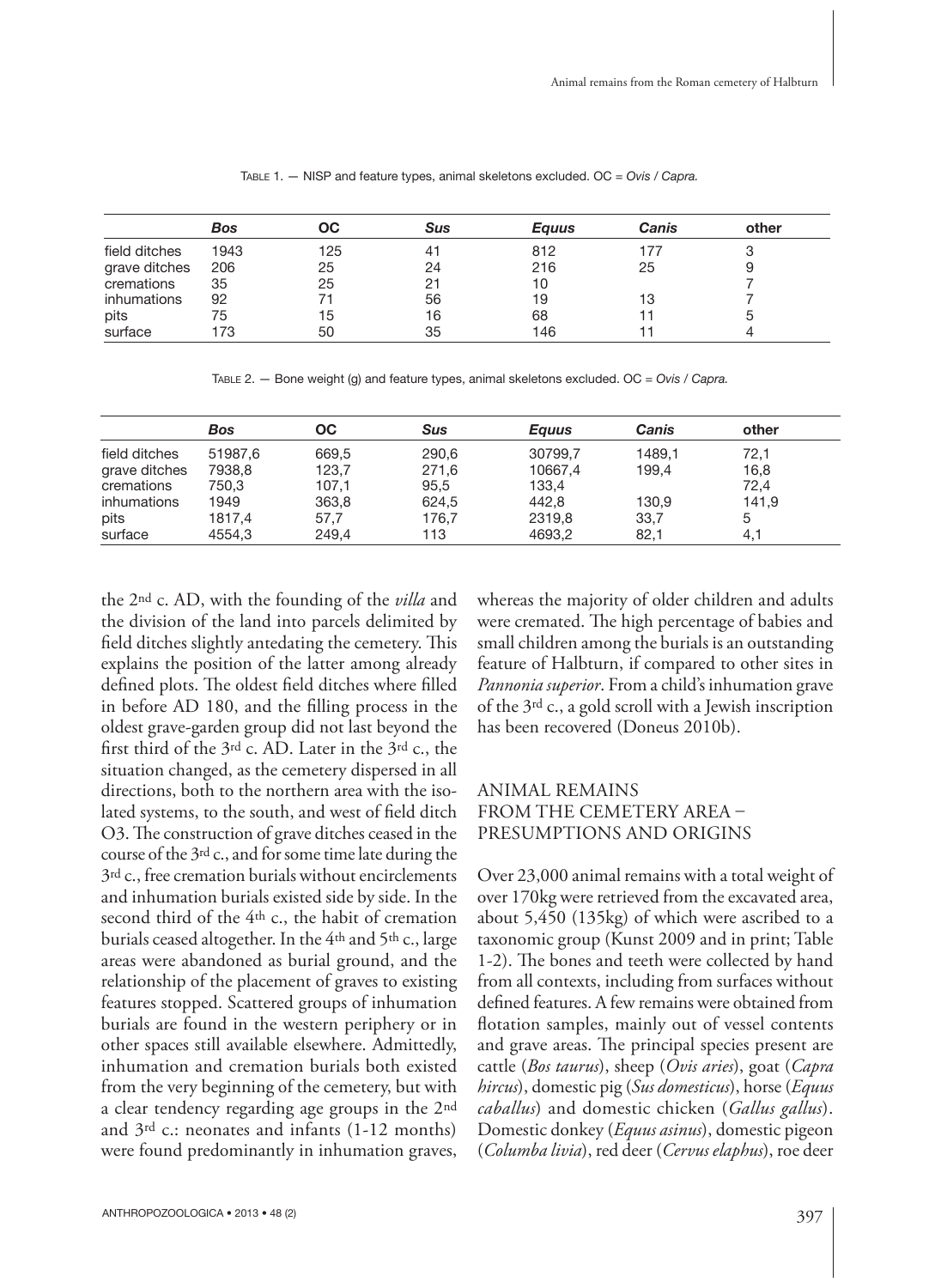

Fig. 5. – Field ditch O128 with bone accumulation.

(*Capreolus capreolus*), wild boar (*Sus scrofa*), polecat (*Mustela putorius*), brown hare (*Lepus europaeus*), jay (*Garrulus glandarius*) and the European pond terrapin (*Emys orbicularis*) are only known from a few samples. Among the equids, no remains of hybrids (mules) could be identified.

The task for archaeozoology at Halbturn goes far beyond the mere identification of grave goods, resulting from clear-cut settings within a burial with defined anthropological and cultural details. Although situations like these occur, the majority of the animal bone samples present a quite different character. In fact, the assemblages appear in a variety of shapes, just like in any coeval Roman settlement situation: fragmented materials indicating intensive processing; accumulations of, mainly, complete bones; concentrations of thermally altered bones; skeletons and articulated units of all stages of completeness; associated bone groups; attritional, deteriorated samples from surfaces. If a chicken skeleton preserved within an infant burial may indicate the extremely localized and easy-to-interpret type of assemblage, accumulations of isolated cattle and horse bones from the backfill of a field ditch, scattered across dozens of meters, represent a quite different taphonomic setting (Fig. 5). In the present case, the investigation of the graveyard was the aim, and limit, of the project, and there is no on-site reference to which the animal remains can be compared, because the settlement itself was not excavated. The archaeozoologist is, therefore, encouraged to discuss the eventual ritual dimension of the material and to discriminate between the "economic" and the "non-economic" animal (Lauwerier 2004). Apart from this potential ritual aspect indicated by the cemetery, the Halbturn site provides an opportunity to study the spatial distribution of animal bones across a defined part of a Roman rural landscape.

# ANIMAL REMAINS AND FEATURE TYPES

The assessment of features at Halbturn was not worked out according to their animal bone content, but by their shapes, assumed functions and the associated artefacts and human remains. The zoological material, therefore, needs to be discussed in the light of the contextual information provided. In some cases, however, the interpretation obtained from the animal bone assemblages was at variance with the original classification of a given feature. From Figs 6 & 7, it becomes clear that the main accumulations of animal remains were found within ditches and pits. However, the situation conveyed may be misleading in several respects. Apart from the surface and the cremation burials, articulated bone groups or skeletons appear in all feature types, which makes quantification problematic. This could be easily corrected for grave goods and isolated animal skeletons from pits, but not for the ditches. Here, articulated or associated bone groups, intermingled with disarticulated remains, were usually not documented in the field and could only be identified *a posteriori* in the laboratory. To some degree, the quantities of bones retrieved are also an artefact of the excavation strategy. As can be seen from Fig. 2, segments of the large field ditch O128, which yielded the majority of remains in this category, were spared out. Had these segments been excavated, or, on the contrary, had O128 been avoided altogether, and deemed irrelevant for the cemetery, the situation would look quite different. The inclusion or exclusion of the pits in the northern and southern periphery would have had similar effects. This leaves a crucial role to the grave ditches, situated well within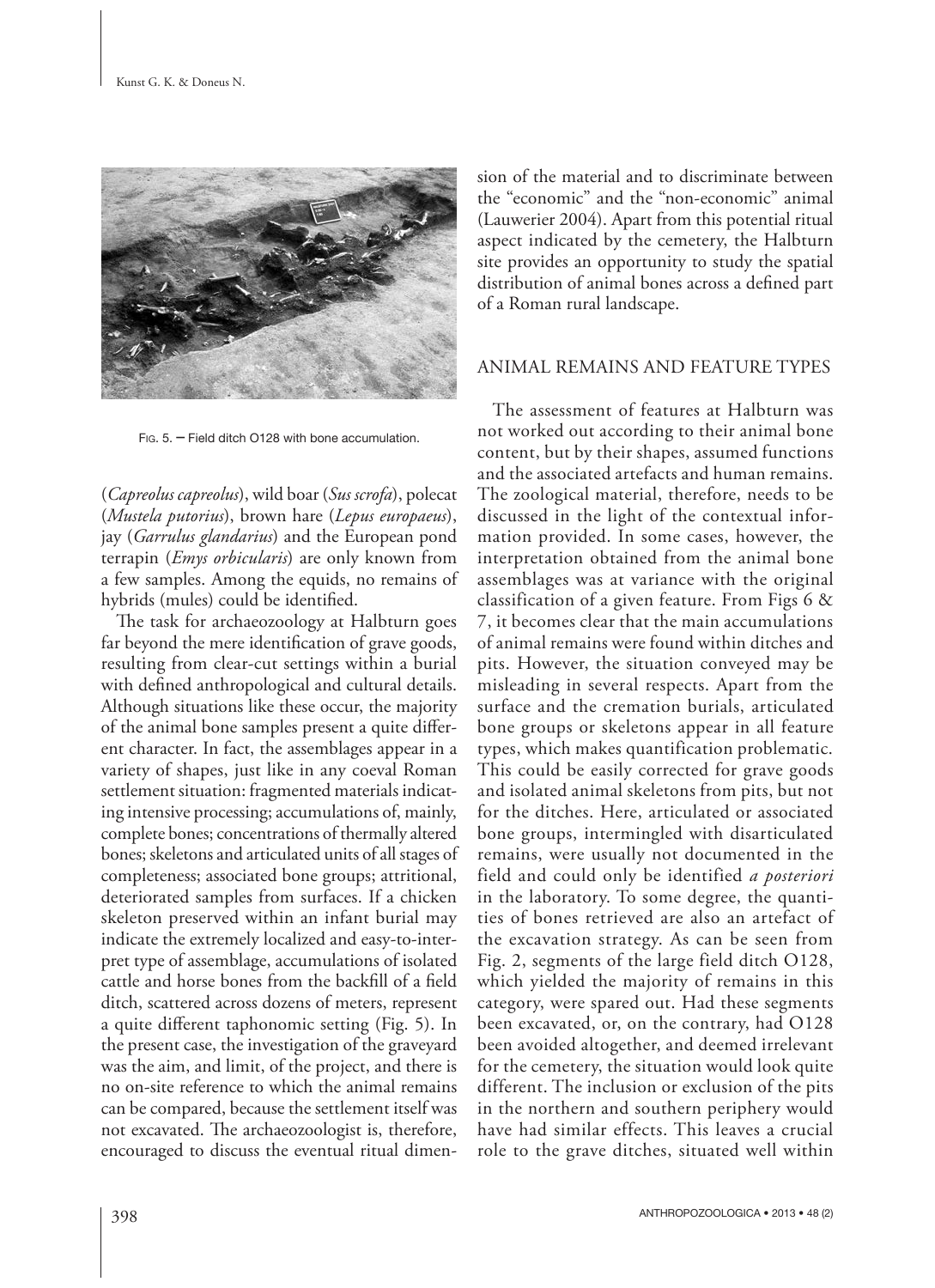

FIG. 6. - Halbturn, NISP of animal remains from different feature types



FIG. 7. - Halbturn, weight (in kg) of determined animal remains from feature types.

the cemetery limits, but not representing burial contexts in the strict sense (compare Groot 2008). It appears therefore useful to discuss the assemblage characters along the defined feature types.

*Field ditches*: Animal remains from this type are almost exclusively represented by O128, the other ditches being much poorer in their content. The backfill of O128, in its northern part, contained important accumulations of domestic mammal bones (Fig. 5), which tend to decrease towards the south. In this north-eastern corner of the cemetery, almost  $70\%$  of the total NISP is concentrated. The consolidation of this richest assemblage from Halbturn, which is poor in artefacts, can only be roughly dated to some period after the second third of the 2ndc. AD, which is corroborated by the radiocarbon dating of an associated group of cattle bone. Cattle and horse, the dominant species (Fig. 6), are sometimes represented by articulated remains, like vertebrae and lower limbs, but mainly by isolated parts from all areas of the skeleton. In both species, symmetrical elements from the same individuals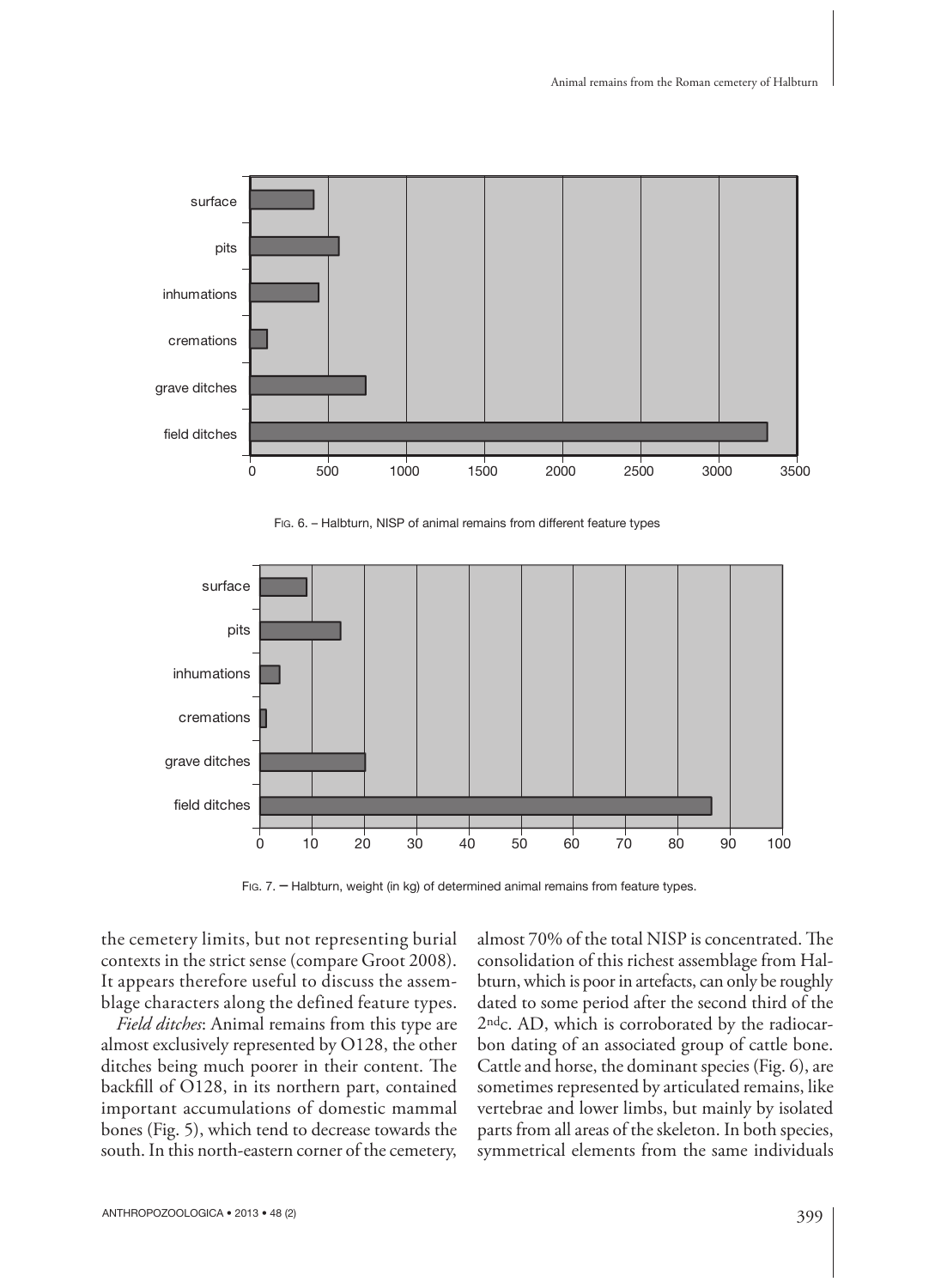|                             |     | <b>NISP of articulated units</b> |     |       |       |       | NISP of (partial) skeletons |         |             |  |
|-----------------------------|-----|----------------------------------|-----|-------|-------|-------|-----------------------------|---------|-------------|--|
|                             | Bos | OС                               | Sus | Eauus | Canis | Eauus | Canis                       | Chicken | other birds |  |
| field ditches               | 56  |                                  |     | 26    | 16    |       | 151                         |         |             |  |
| grave ditches<br>cremations | 6   | 2                                |     | 12    | 4     |       | 108                         | 57      | 62          |  |
| inhumations                 |     | 20                               |     |       |       |       |                             | 108     | 5           |  |
| pits                        |     |                                  | 3   |       |       | 167   | 206                         |         |             |  |
| surface                     |     |                                  |     |       | 3     |       |                             |         |             |  |

TABLE 3. — NISP of articulated units and skeletons in feature types

TABLE 4. — Cattle, relative weight distribution of skeletal parts.

|             | skeleton | field<br>ditches | grave<br>ditches | pits     |
|-------------|----------|------------------|------------------|----------|
| Cranium     | 12,5     | 4,9              | 15,2             | 19,9     |
| Mandibula   | 6,0      | 16,9             | 21,5             | 1,7      |
| Hyoid       | 0,2      | 0,0              | 0,3              | 0,3      |
| Vertebrae   | 16,1     | 18,4             | 11,2             | 16,2     |
| Costae      | 14,3     | 8,9              | 2,8              | 13,4     |
| Sternum     | 1,2      | 0,0              | 0,0              | 0,0      |
| Scapula     | 4,4      | 2,0              | 1,7              | 0,0      |
| Humerus     | 6,2      | 6,4              | 9,2              | 4,4      |
| Pelvis      | 7,2      | 5,8              | 5,7              | 0,0      |
| Femur       | 7,8      | 7,8              | 8,5              | 11,8     |
| Patella     | 0,4      | 0,3              | 0,5              | 1,1      |
| Radius/Ulna | 5,4      | 5,2              | 4,8              | 4,5      |
| Tibia       | 5,9      | 5,3              | 6,7              | 1,9      |
| Carpus      | 0,8      | 0,6              | 0,3              | 0,0      |
| Tarsus      | 2,0      | 4,1              | 3,1              | 3,0      |
| Metacarpus  | 2,2      | 5,6              | 1,4              | 0,0      |
| Metatarsus  | 3,4      | 4,3              | 3,4              | 19,7     |
| Phalanges   | 3,4      | 3,4              | 3,6              | 2,1      |
| Sesamoidea  | 0,4      | 0,1              | 0,1              | $_{0,0}$ |

could be identified (Table 3). The smaller livestock species are much rarer and are almost exclusively represented by isolated bones. The majority of the dog remains, the third most common species, can be attributed to (dissociated) skeletons and associated bone groups. As regards skeletal part distribution, slight deviation from a natural distribution was found for cattle and almost none for horse. Skeletal part frequencies were calculated by comparing the proportions of the cumulative weights of elements with the situation in a complete skeleton, using the standard individual given by the University of Basle (Table 4; http://ipna.unibas.ch/archbiol/methodik/ index.html). In cattle, overrepresentations concern the mandible, the metacarpus and even the vertebrae, while the skull and the scapula fall below the expected values (Fig. 8). The widespread taphonomic and analytic loss in vertebrae and ribs renders the present distribution rather as a type of moderate to marked accumulation of these elements.

Butchery marks were observed on only 3.7% of the cattle bones (Table 5). Cut marks prevail over chopping and can be related to skinning, dismemberment and filleting (Fig. 9). In the horse, anthropogenic marks are present on 0.7% of all finds and are mostly limited to cut marks on the distal limbs. Among the dog remains, no traces of human manipulation of the carcasses could be observed in any context of the cemetery.

The general impression of the assemblage from O128 is a preponderance of larger remains, including complete bones, exhibiting few traces of human impact. The percentage of undisputed food waste is low. That is, this field ditch was mainly used for the dumping of carcasses of equids and dogs, and for butchery waste and little exploited parts of cattle. Although a quick consolidation is indicated by the preservation of articulations, the taphonomic history must have been more complex. On one hand, conditions of bone surfaces indicate that some of the bones were exposed to weathering, and gnawing marks are present on all livestock species (1.4% in cattle and 2.8% in horse; Table 5). On the other, a high percentage of heat-influenced bones in the northern sector points at a fire event, which, apparently, took place on site. This is indicated by a broad variety of colour patterns representing all stages of heat influence, and by the fact that species and element distributions do not differ strongly from the rest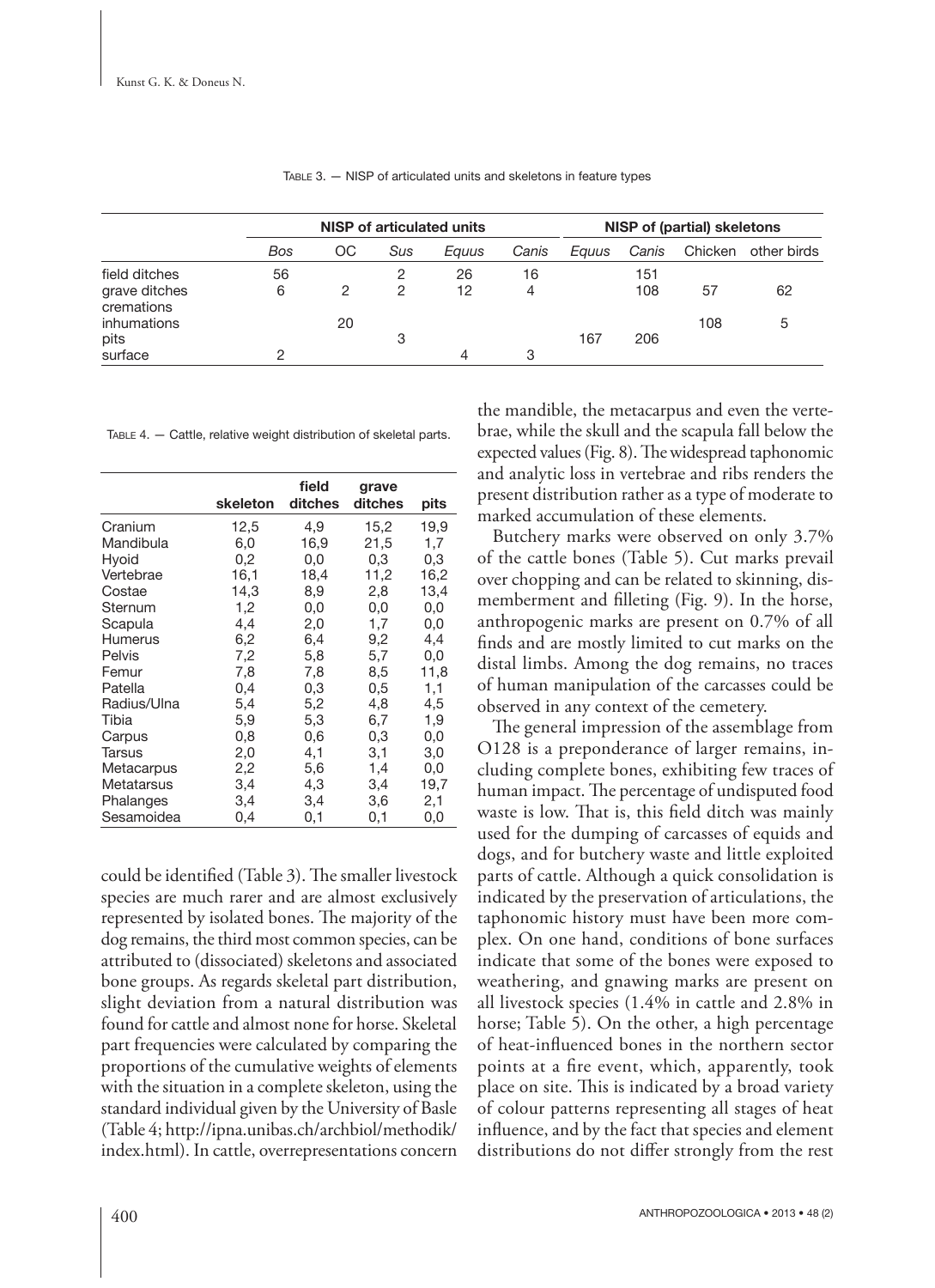|               | human marks (n) |                |      |                | total  |             | gnaw marks     |       |
|---------------|-----------------|----------------|------|----------------|--------|-------------|----------------|-------|
| <b>Bos</b>    | cut             | chop           | both | n              | % NISP | <b>NISP</b> | n              | %NISP |
| field ditches | 51              | 17             | 3    | 71             | 3,7    | 1943        | 28             | 1,4   |
| grave ditches | 3               |                |      | 3              | 1,5    | 206         | 1              | 0,5   |
| cremations    | 1               | 1              |      | 2              | 5,7    | 35          |                | 0,0   |
| inhumations   |                 | 7              |      | 7              | 7,6    | 92          | 4              | 4,3   |
| pits          | 3               | 1              | 1    | 5              | 6,7    | 75          | $\overline{2}$ | 2,7   |
| surface       | 5               | $\overline{2}$ |      | 7              | 4,0    | 173         | $\overline{2}$ | 1,2   |
| Ovis/Capra    | cut             | chop           | both | total          | % NISP | <b>NISP</b> | n              | %NISP |
| field ditches |                 |                |      | $\overline{c}$ | 1,6    | 125         | 4              | 3,2   |
| grave ditches |                 | 1              |      | 2              | 8,0    | 25          | 2              | 8,0   |
| cremations    |                 |                |      |                | 4,0    | 25          | 1              | 4,0   |
| inhumations   |                 |                |      |                | 1,4    | 71          | 3              | 4,2   |
| pits          |                 |                |      |                | 6,7    | 15          |                | 0,0   |
| surface       |                 |                |      | $\overline{2}$ | 4,0    | 50          | 1              | 2,0   |
| <b>Sus</b>    | cut             | chop           | both | total          | % NISP | <b>NISP</b> | n              | %NISP |
| field ditches |                 |                |      |                | 0,0    | 41          | $\overline{2}$ | 4,9   |
| grave ditches |                 |                |      |                | 0,0    | 24          |                | 0,0   |
| cremations    |                 |                |      | 1              | 4,8    | 21          |                | 0,0   |
| inhumations   | 3               | 2              |      | 5              | 8,9    | 56          | 6              | 10,7  |
| pits          |                 | 1              |      |                | 6,3    | 16          |                | 6,3   |
| surface       | $\overline{2}$  |                |      | $\overline{2}$ | 5,7    | 35          |                | 2,9   |
| <b>Equus</b>  | cut             | chop           | both | total          | % NISP | <b>NISP</b> | n              | %NISP |
| field ditches | 6               |                |      | 6              | 0,7    | 812         | 23             | 2,8   |
| grave ditches | 3               |                |      | 3              | 1,4    | 216         |                | 0,5   |
| cremations    |                 |                |      | 0              | 0,0    | 10          |                | 10,0  |
| inhumations   |                 |                |      |                | 5,3    | 19          |                | 5,3   |
| pits          |                 |                |      | 1              | 1,5    | 68          |                | 1,5   |
| surface       |                 |                |      |                | 0,0    | 146         |                | 0,0   |

TABLE 5. — Frequencies of remains with human marks and gnaw marks.

of the assemblage. A field or cleaning fire appears as a possible cause, although the presence of an eroded, unidentified central fire place situated on top of the ditch should not be ruled out.

*Grave ditches*: The animal remains retrieved from the grave ditches enclosing the grave gardens make up about a quarter of the figures for field ditch O128. Albeit their wide distribution across the cemetery this indicates a general lower density of animal remains. Like in O128, a decreasing tendency in find numbers from north to south (and west) can be observed. Although this may be related to a decreasing preserved depth of the structures, a primary spatial factor cannot be overlooked: the northern group, including the rectangular enclosure, contained about half of all finds.

Cattle and equids (including the donkey) dominate the assemblages, followed by the dog and the smaller livestock species sheep, goat and pig. The similarities to O128 are obvious: a preponderance of large bones of cattle and equids and the occurrence of articulated bone groups in equids and of partial skeletons in dogs. In two instances, possible residues of horse skeletons could be found in quite shallow grave ditches. A few associated bones from other domestic mammals are also present. As for skeletal part representation in cattle, the situation in the grave ditches does not differ essentially from the picture observed in the field ditches. The values for head parts are higher, those for vertebrae and ribs lower than in  $O128$  (Fig. 8). Human modifications, exclusively represented by cut marks, are few in number. They are present on 1.5% of cattle and on 1.4% of equid remains, and are limited to the head parts and distal limbs in cattle, and exclusively to the distal limbs in equids. However, the percentage of remains of the smaller livestock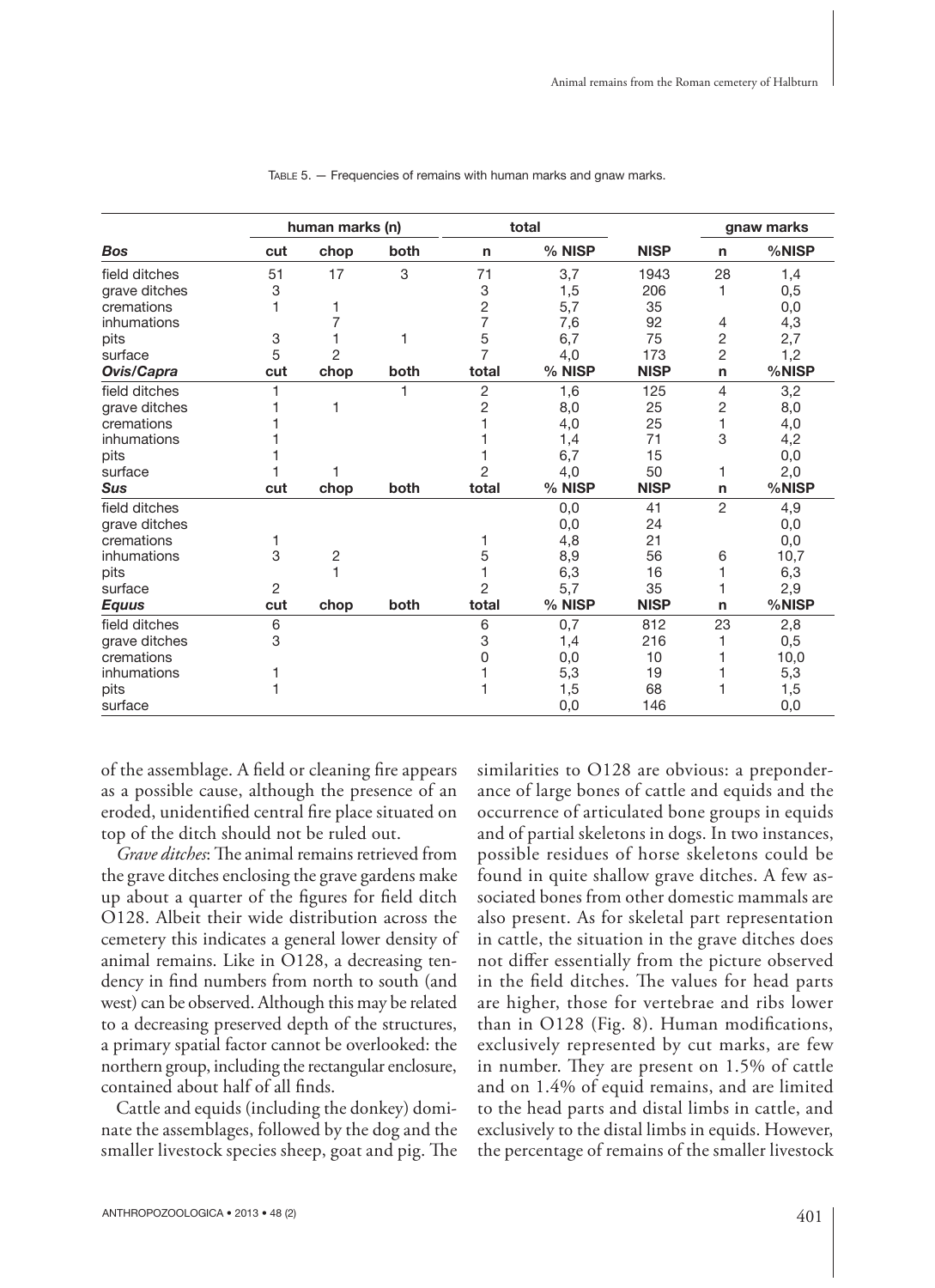

FIG. 8. – Cattle: Relative weight distribution (%) of skeletal elements from field and grave ditches and pits, compared to a complete skeleton from the Basle collection.



FIG 9. - Cattle, field ditch: schematic distribution of butchery marks; skeletal silhouettes after Helmer (1987).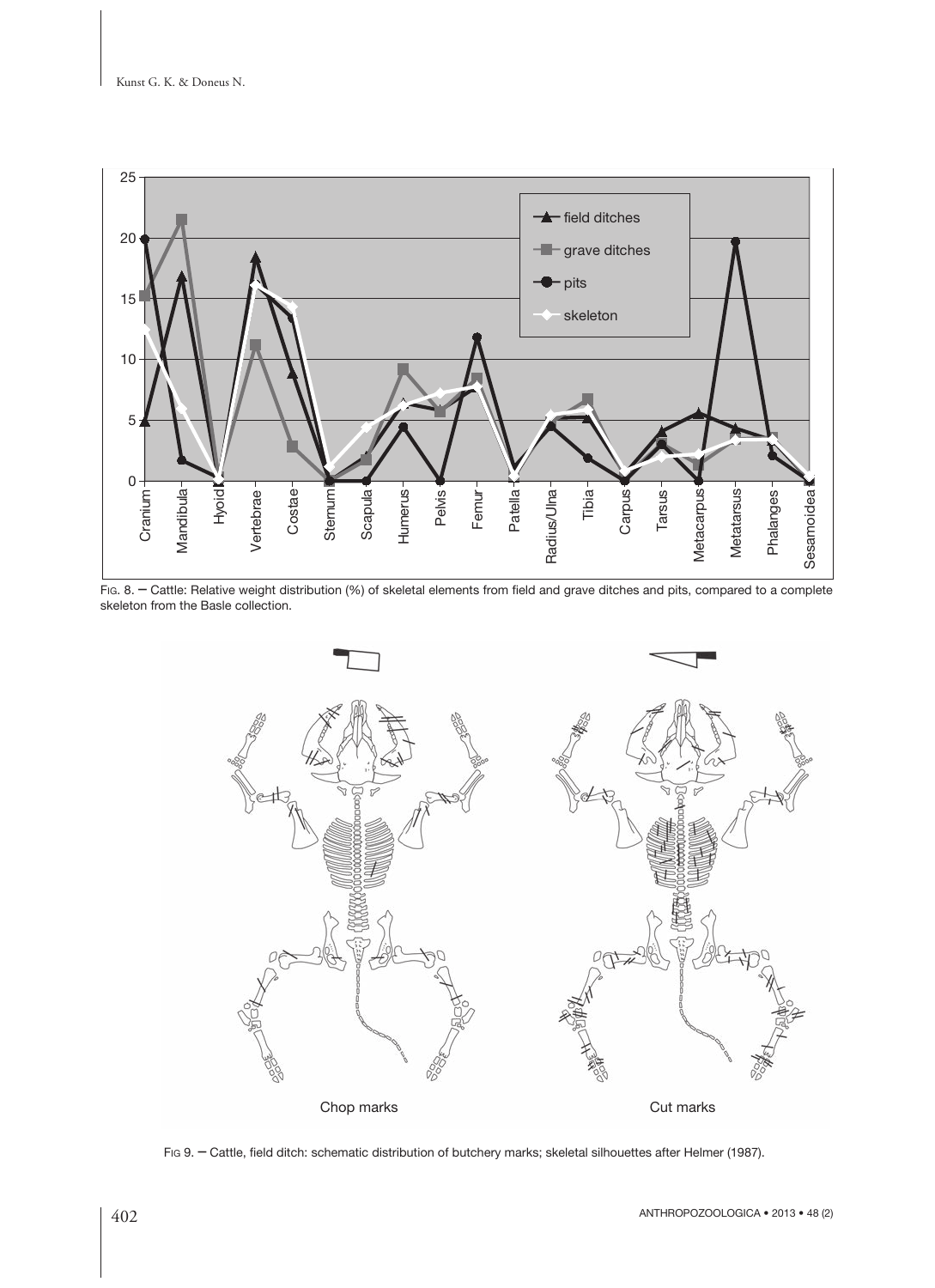species that can be counted as leftovers of meals appears higher than in the field ditch $(e<sub>s</sub>)$ , as some butchery marks could be observed here, too. In comparison with field ditches, gnawing marks are rarer (0.5% in both cattle and horse), except for sheep and goat.

In two instances, special deposits of pots with bird skeletons were documented. They refer to a pair of domestic pigeons from the northern enclosure, and one hen from the central grave ditch system. In the case of the hen, a relationship with the nearby inhumation burial of an infant is possible. These two depositions can be interpreted as food offerings belonging to the 2nd and 3rd c., respectively.

*Cremation burials*: One of the most outstanding features of the Halbturn cemetery is the absence of burnt animal bones among the cremated human remains, despite close scrutiny and cross-checking of the material. Animal remains are nevertheless present in 19 cremation burials, still a low figure if the total number of 160 is taken into account. In 13 cases, these consist of isolated teeth and bone fragments, which are easily explained as stray finds or intrusive elements which entered the graves with the backfill. In three more burials, which all belong to the late 3rd c. and are situated in the NW part of the cemetery, between 17 and 48 determinable bone specimens were found. These three samples contained highly fragmented remains of domestic mammals, deer, the pond terrapin and manufacture refuse of antler and bone working. Small elements and loose teeth are well represented. These traits, together with a frequent, moderate heat-influence make the assemblages look like settlement refuse, resulting from activity areas, and certainly took some time to accumulate.

*Inhumation burials*: The highest number of indisputable ritual animal remains was documented in this category. They refer to skeletons or articulated units situated inside the grave contexts, sometimes arranged on plates, as funeral food (Lauwerier 2002). Almost all of these finds are from graves of the 4th and early 5th c., from the latest phase of the cemetery, when inhumation was the only burial rite. The deposited animal parts comprise chicken skeletons (5 cases), sheep (2) and pig (1) body parts. Three of the chicken deposits are from female burials, whereas the mammal bones were exclusively associated with males. The bird carcasses were mostly put into the graves unprepared, the cutting-off of the lower legs was observed twice. One concentration of eggshells is from a child burial from the 3<sup>rd</sup> c. There are two more pig bones and one incomplete jay skeleton from child burials each, but these represent disturbed contexts. With a maximum of 12 observations, the number of inhumation burials with meat offerings appears low (8% of all inhumations). While isolated fragments from three burials may represent stray finds, assemblages from seven other inhumations are not easily interpreted in that way. They all derive from burials dated to the 4th and 5th c., from the NW part of the cemetery, situated in the same area as the three assemblages from the cremations with similar traits described above. Apparently, they represent timeaveraged settlement refuse. The case of the backfill of grave 9 (Fig. 10), belonging to an adult male, contained 100 determined fragments and appears outstanding due to its appearance of "ordinary" rubbish, unparalleled elsewhere in the cemetery: a highly fragmented assemblage containing the main domesticated mammals to roughly equal parts, some teeth and skull parts of horse and dog, some wild mammals, again, shell fragments of the pond tortoise, mollusc shells and worked antler remains (Fig. 9). Percentages of human modifications and gnaw marks on cattle and pig remains are higher than elsewhere. Neither here nor in the other cases a local concentration or any spatial relationship to the grave proper was documented, as the bones were indiscriminately collected from the backfill or from a deeper structure not identified during excavation. A radiocarbon date of one sheep bone pointed to the later Iron Age, which, however, is not corroborated by any of the associated pottery.

Pits and postholes: Like in the field ditches, animal remains are the dominant element in these features concentrated in the northern periphery of the cemetery (Fig. 4). Generally, the assemblages from pits do not differ fundamentally in appearance from the situation in the ditches, as they are dominated by bones from larger cattle and horse species, although the percentages of sheep, goat and pig are considerably higher than in both types of ditches. The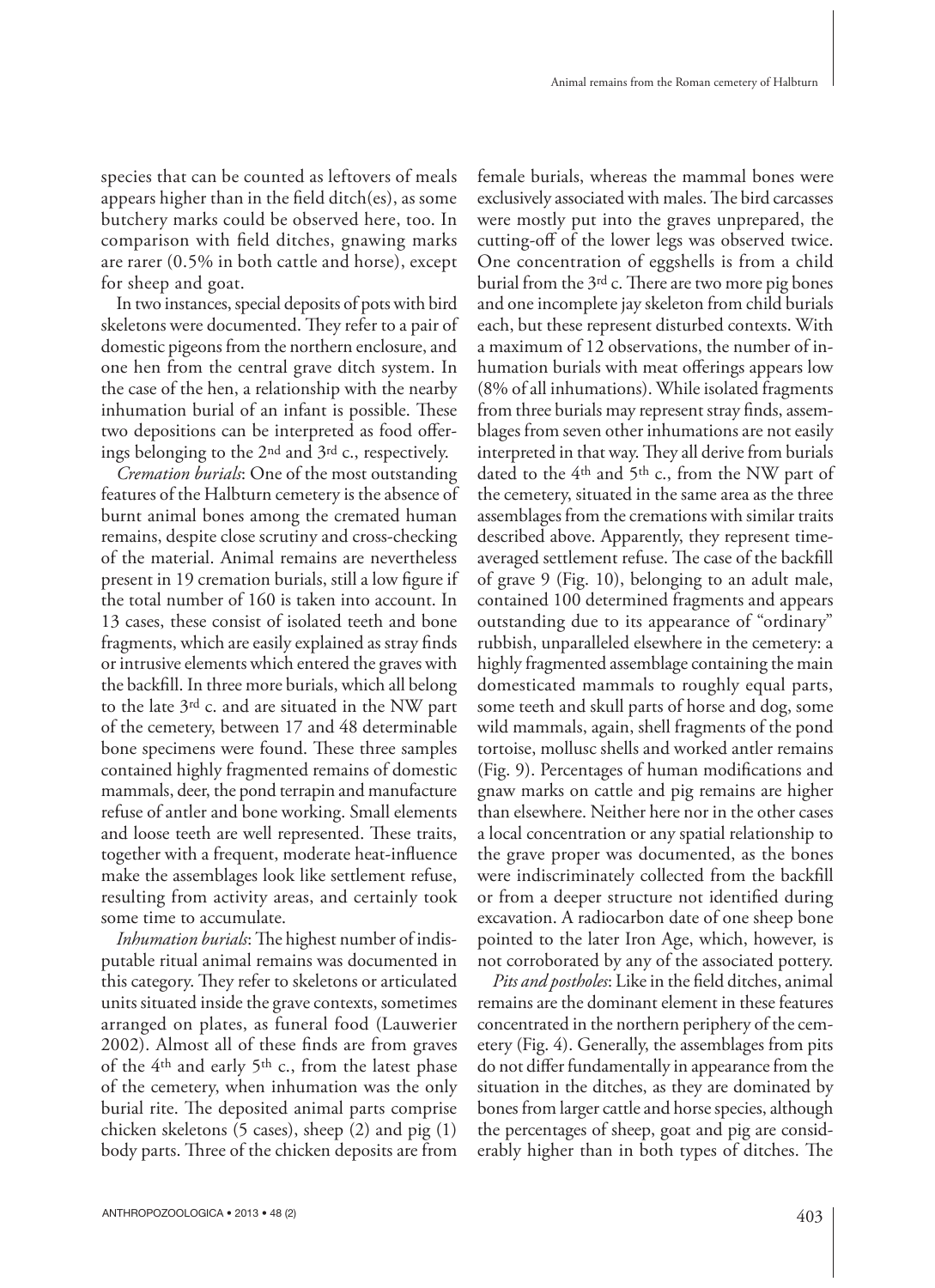

Fig 10. – Animal bone assemblage from inhumation grave 9.

skeletal part distribution of cattle exhibits stronger deviations from the expected values, with overrepresentations in certain elements (skull, vertebrae, ribs, femur, metatarsus) and deficits in others (Fig. 8). This may indicate a higher input of butchery and/ or consumption waste than in the ditches, which is also corroborated by the percentages of anthropogenic marks (6.7%; Table 5). Butchery marks are also present in the smaller livestock species. Among the equids, one cut on a proximal phalanx, easily interpreted as skinning mark, is the only observation. A few bones of most species were gnawed by dogs.

Two large pits, situated in the northern and southern periphery, contained one complete skeleton of a dog and of a male horse, respectively. A special case is represented by the skeletons of two dwarf-sized dogs from the central area, found in close vicinity to an inhumation grave of a child, which may represent a pet burial (Fig. 11). Unfortunately, exact excavation data is lacking in this case.

# SUMMARY OF OBSERVATIONS AND ZOOLOGICAL REMARKS

The domesticated mammals cattle, sheep/goat, pig, equids and dog form the dominant elements within most assemblages. While the majority of the equid remains is from horse, a few bones belong to the donkey. Wild mammals, including red and roe deer, wild boar and polecat are represented by single finds or are largely restricted

to the assemblages from the fill earth of graves of the NW-area, and the same is true for the pond tortoise. Only the brown hare is more widely distributed. Birds are almost exclusively represented by grave gifts and offerings. In Figs 12, specimen counts are given for the different feature types, excluding the grave goods from the inhumation burials and other obvious animal skeletons. This is to the detriment of the horse in pits and of birds and the dog in general, the skeletons of which could be most easily assessed in the field or in the laboratory. It must be kept in mind that both cremation and inhumation burials are mainly represented by the "special assemblages" from the NW area, which may not belong to the grave contexts at all. Fig. 12 and 13 show a clear division between the burials, showing a balanced spectrum, on one hand and the remaining features, with a dominance of cattle and equids, on the other. Field and grave ditches differ only in so far as the percentage of cattle is higher in the former, while horse and, to a lesser extent, pig, reach higher values in the latter. In pits and among the stray finds from the surfaces, the smaller species are also better represented. As regards skeletal part distribution among cattle and equids in both types of ditches, deviation from a natural distribution was found to be slight in cattle and almost absent in equids. It may be justifiably argued that the remains of little exploited or only superficially modified carcasses of both cattle and equids were deposited into both types of ditches. This is further corroborated by the presence of articulated parts in both groups, and by the low frequency of butchery marks. Very few associated bone groups could be identified among the remains of sheep, goats and pigs, which can generally be valued as butchery or food refuse. To some degree, the "culinary" character may be more present in features with higher frequencies of the smaller species like pits, surfaces and even grave ditches, as opposed to field ditch O128. There are no indications that dog carcasses were butchered or modified in any way.

Because many assemblages from Halbturn exhibit only moderate fragmentation, a rich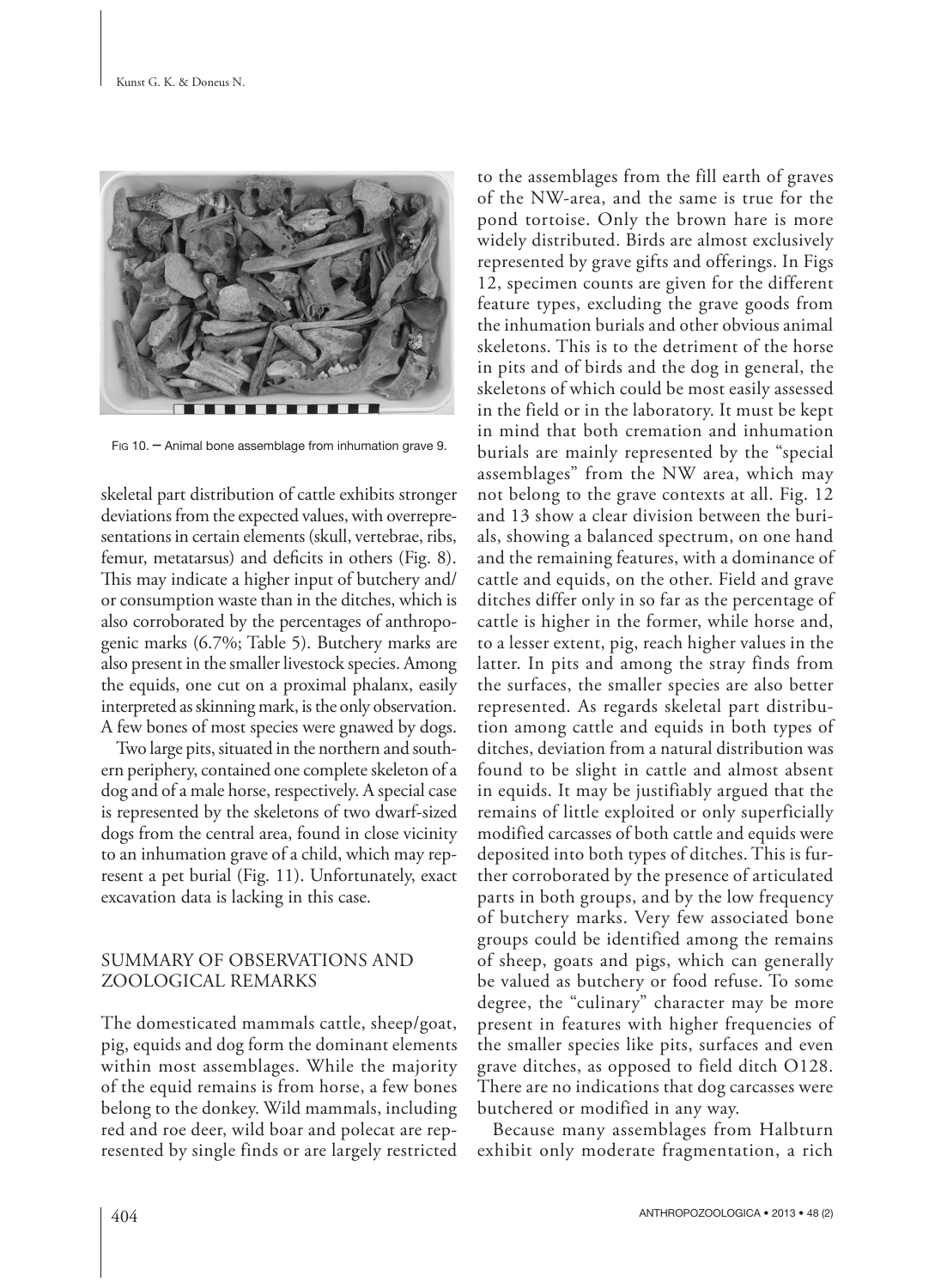

Fig 11. - Elements of the skeletons of two dwarf-sized dogs from the vicinity of cremation burial 248. Foto by R. Gold, Institute for Palaeontology.



FIG. 12. – Relative species distribution (% NISP) according to feature types, skeletons excluded.

amount of osteometric data could be collected. With the exception of the samples of uncertain chronological position, both cattle and horse remains belonged exclusively to a large-sized Roman breed (see Riedel 2004). Size variation among domestic dogs was enormous, ranging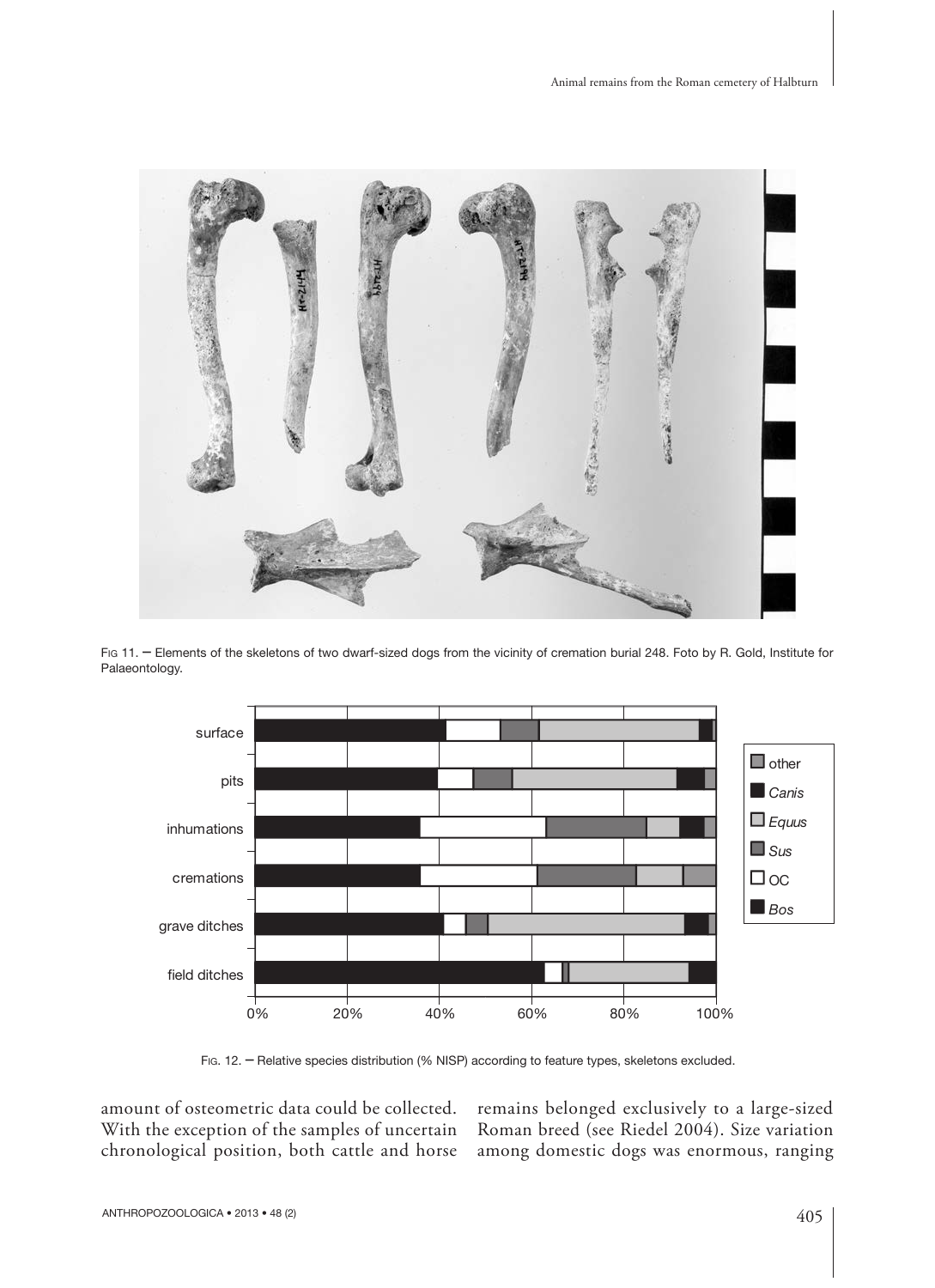from dwarf dogs to individuals of nearly the size of a wolf. Most cattle bones belong to sub-adult, adult or even elderly individuals. Among the horses, younger age stages are well represented. Horse breeding may have constituted a major economic activity of the settlement.

## DISCUSSION

Animal remains from Roman cemeteries are commonly interpreted according to a ritual – ordinary (mundane) dichotomy (Lauwerier 2004, Groot 2006). The animal bone assemblages from Halbturn obviously result from various taphonomic pathways and functional backgrounds, and the situation is further complicated by the long occupation period of the cemetery, entailing possible shifts in land-use which may be responsible for the formation of palimpsesttype deposits.

Two groups of assemblages from Halbturn can clearly be defined as resulting from funerary rituals. Depositions of two vessels containing bird skeletons indicate food offerings probably related to cremation burials of the early stages (2nd and 3<sup>rd</sup> c.) of the cemetery. Five chicken skeletons and three articulated limbs from sheep and pig, retrieved from inhumation graves of the 4th and 5th c., clearly represent grave gifts (see Lauwerier 2002, 2004) from the late phases. Despite the small number, a correlation between species group and sex of the deceased is apparent: chicken are linked with female, mammals with male burials. The question of the origin of 11 assemblages collected from the backfill of inhumations graves, cremation pits and postholes within a limited area in the NW part of the cemetery cannot be solved if not by further radiocarbon dates. Fragmentation patterns, species composition, percentages of modifications and the occurrence of simple bone tools are compatible with an interpretation as settlement debris and consumption/butchery refuse (compare Groot 2012:139). These samples may result from Iron Age settlement structures, the traces of which have subsequently become obscured by earth works connected with the construction of the graves. Eventually, the graves may have been cut into settlement strata rich in

animal remains. It is also in this area of the cemetery where most isolated postholes and undefined small pits were found.

The majority of the animal remains collected at Halbturn results from features outside proper grave contexts, like grave ditches, or even from structures not strictly related to graves at all, like field ditches and pits. The taphonomy of animal remains from context types like these is rarely addressed explicitly, either in (rural) cemeteries or elsewhere. One has to deal, at least implicitly, with the question of whether a close spatial relationship to grave structures alone is sufficient for putting forward a ritual interpretation of the bone assemblages. Of relevance for comparison are cemeteries where large areas were excavated and structures like pits and ditches occur. In her study on the cremation cemetery of Tiel-Passewaaij (Netherlands), Groot (2008: 159ff.) attributes a role within the funerary ritual to both animal burials and to the assemblages found in grave ditches. For the latter, an origin from funerary meals is taken into account. In the case of Faschendorf (Austria; Galik 2008) and Mainz-Weisenau (Germany; Wustrow 2000), most animal remains are believed to be connected with burial rites, although the interpretation of the remains of dogs and horses from contexts outside the graves themselves is open to discussion. Lepetz (1996: 148ff.) mentions the frequent presence of animal remains, deriving from sources other than rituals, within grave contexts. The interpretation of both animal burials in the vicinity of graves and of the alleged remains of funerary meals represents a constant challenge: "*A somewhat more trivial explanation is that the unburned bones from the cemetery are dispersed waste from the nearby settlement* (Lauwerier 2002:67)."

The assemblages retrieved from ditches, pits and surfaces at Halbturn exhibit common traits, regarding species composition and taphonomic features: general dominance of cattle and horse, minor importance of the smaller livestock species; presence of little butchered and fragmented cattle remains; occurrence of articulated bone groups in cattle and horse, and of partial and complete skeletons in dogs and, more rarely, horses. Differences concern the skeletal part representation of cattle which is more selective in pits compared to the ditches, shifting these contexts in the direction of consumption/ butchery refuse. In cattle, both butchery and gnawing marks are most frequent in pits, followed by the field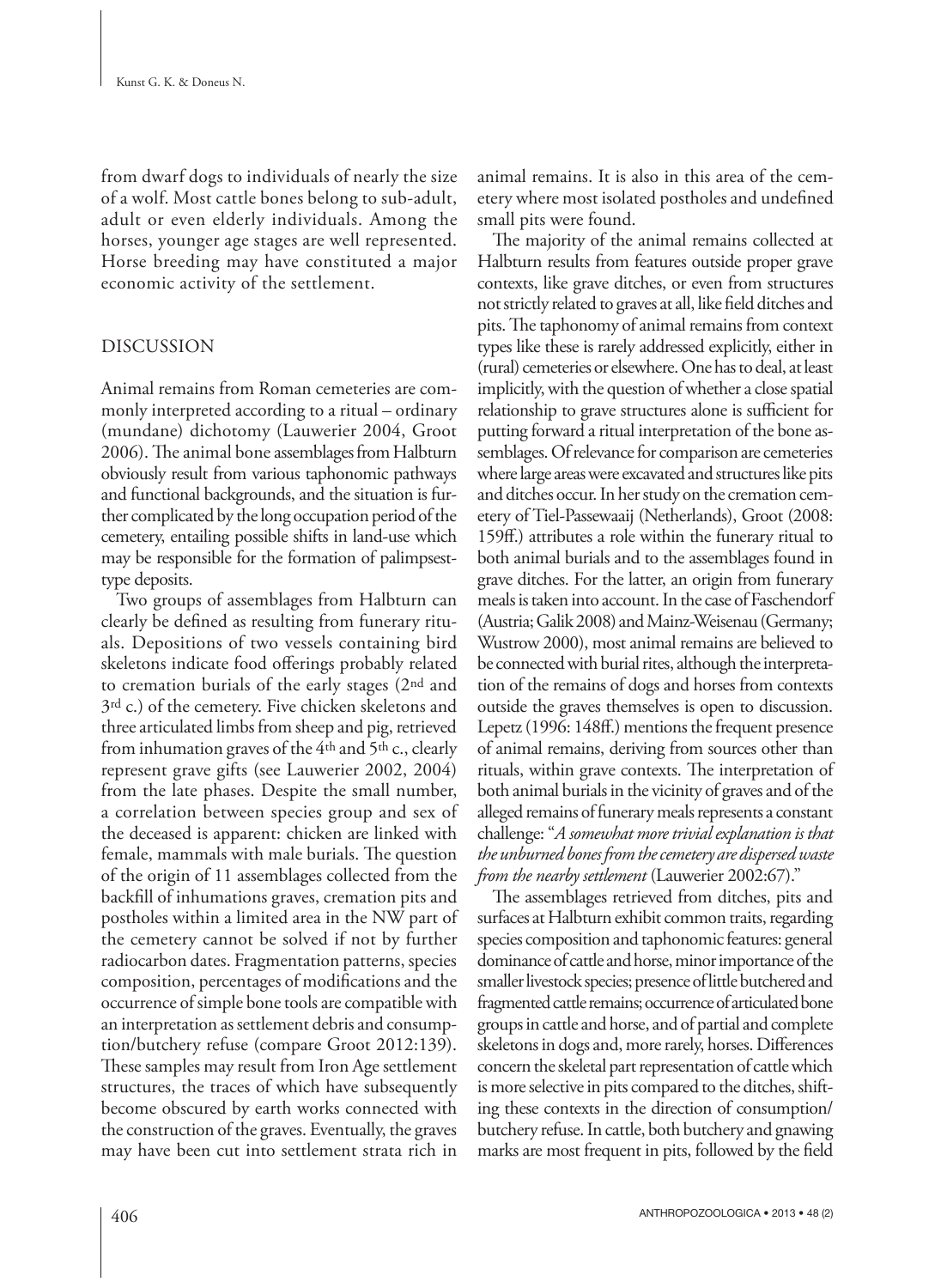ditches and the grave ditches. Unfortunately, the find numbers are too different among the context types to make exact comparisons. Carcass treatment was mainly carried out with knives, and dogs had occasional access to most assemblages. All in all, the samples exhibit a mixture of traits indicative of "special animal deposits" and of consumption/butchery rubbish as defined by Groot (2012:139ff.). Regarding the interpretation of the animal remains from the ditches and pits, two opposing views can be adopted:

- All remains, including those from species normally not used for consumption in the Roman era (equids, dogs), are related to some kind of burial rite. A symbolic role is attributed to the skeletons of dogs and horses, and the remains of cattle and other species indicate either the relics of food offerings or of ritual meals. The presence of "mundane" rubbish is inconceivable within the limits of a cemetery.

- The origin of most assemblages can be explained in terms of rubbish disposal not causally related to the cemetery. That is, their presence indicates a continuation of a rural Roman "disposal landscape" in the cemetery area. Earthworks and soil interventions, related to the construction and filling of grave systems and field ditches, were pragmatically used to get rid of animal carcasses and butchery waste. The eventual remains of ritual meals or similar acts are totally obscured by this strong input of settlement debris.

In contrast to the situation at Tiel-Passewaaij (Groot 2006), the assemblages from the cemetery area of Halbturn cannot be compared to the adjacent settlement due to the lack of archaeological investigations. However, thanks to the wide extension of the excavated surface, the spatial distribution of the remains, and of certain context types, can be evaluated. Obviously, there is a strong spatial signal, as the contexts from the NE part of the cemetery situated most closely to the settlement (northern sectors of field ditch O128 and of the adjacent pits and grave ditches) produced most of the remains. Furthermore, reports on regional settlement sites might provide a clue. Both Riedel (2004) and Schmitzberger (2007) give details of assemblages from the periphery of two *villa* sites from Burgenland, Nickelsdorf and Potzneuseidel, situated 8 and 18 km away from the Halbturn cemetery. The picture conveyed by these reports closely matches the situation found in the ditches at Halbturn: a dominance of cattle, equids and dogs, with the frequent occurrence of skeletons, articulated units and associated bone groups. At Halbturn, no fundamental distinction between the assemblages from field ditches, grave ditches and pits could be found, which points to a related taphonomic origin, probably resulting from pragmatic disposal behaviour of the local residents. Conceivably, as the *villa* itself was situated some distance away, the amount of consumption refuse is lower, and the contribution of purposefully dumped butchery rubbish and carcasses is higher than in assemblages from settlements. In the grave ditches, the eventual bone record of funerary meals, indicated by the pottery, was probably made largely invisible by this strong input of bones. The presence of animal remains within a cemetery area may not have presented a nuisance for an agricultural community relying on the breeding of livestock. It must also be kept in mind that most of the bones entered the soil in the course of single events, when ditches and pits were backfilled, which only represent a short time span in the long occupation period of the cemetery. A wider application of the "Miss Blanche effect", a concept developed by Lauwerier & Hessing (1992) in discussing spatial overlaps between human graves and animal burials, appears well suited here: it means that spatial association does not necessarily imply temporal unity, nor a causal (inter)relationship.

Although the contribution to the understanding of burial rites appears limited, the rich animal bone record from the Halbturn cemetery area provided important information on the phenotype of local livestock, clues on the local economy, and on the possible interpretation of certain features. The unique presence of a Roman cattle breed, evidence of dwarf-sized dogs and specialized horse breeding can be derived from bone measurements and age-at death patterns, respectively. The possible location of a central cremation place above field ditch O128, and the existence of an unrecognized, prehistoric settlement in the NW area both remain controversial, but the animal bones provide, at least, a basis for further discussion. Because the agricultural features of a rural settlement are rarely the aim of excavations, it is fortunate that the general archaeological interest in cemeteries has made these aspects of Roman rural life accessible.